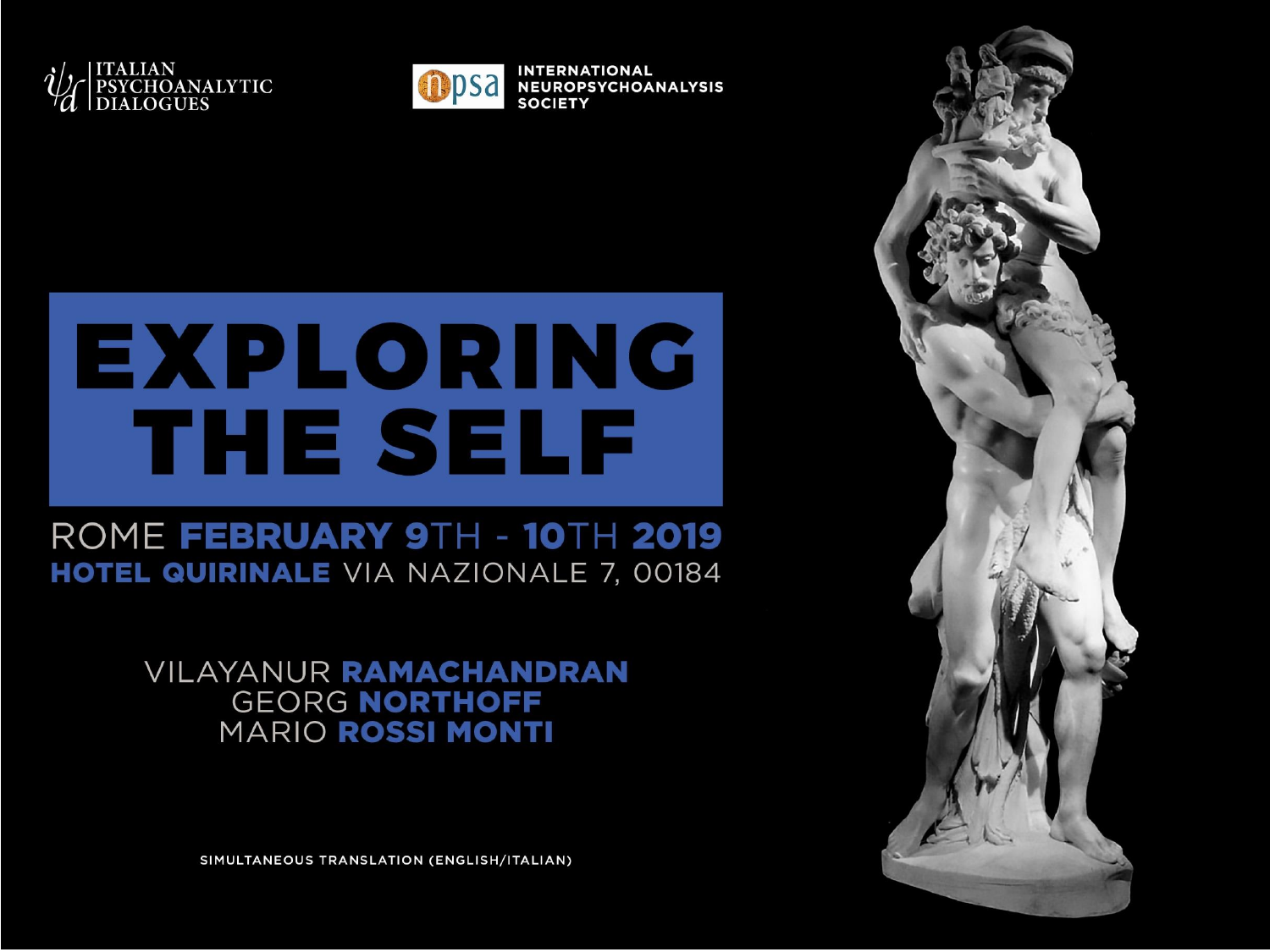### **INTRODUZIONE** *INTRODUCTION*

Il **4° Convegno IPD**, Rome Conference 2019, vuole offrire un contributo nel campo dell' "Esplorazione del Sé", attraverso l'intervento di tre esperti di Neuroscienze e Psicoanalisi, i quali sono invitati a condividere il proprio punto di vista collegando fra di loro le diverse discipline coinvolte nella definizione di uno dei concetti più complessi, elusivi e intriganti: il Sé. **Vilayanur Ramachandran** (Università di S.Diego, USA) neuroscienziato di fama mondiale per i suoi esperimenti sulla percezione del Sé, proporrà alcune riflessioni ponte fra neurosensorialità e costruzione del Sé. **George Northoff** (Università di Ottawa, Canada) interverrà sulle basi psico / neurali del Sé, come esplorate attraverso gli studi di neuroimaging. Il suo lavoro sulla percezione dello spazio e del tempo relativo al senso del Sé ha portato allo sviluppo di un nuovo concetto di psicopatologia neuropsicodinamica. **Mario Rossi Monti** (Università di Urbino, Italia) offrirà una visione psicoanalitica del Sé, secondo un approccio psicoanalitico e fenomenologico che combina i temi del Sé connessi alle trasformazioni culturali della postmodernità: dal "Protean Self" di Turkle alla diffusione dell'identità Borderline. Nella sessione di domenica esponenti di spicco di diversi approcci terapeutici si uniranno alla discussione di un caso clinico, relativo ad un rilevante disturbo del Sé.

*The 4° IPD Rome Conference 2019 will offer a contribute in the field of the "Exploration of the Self", summoning three experts from Neuroscience and Psychoanalysis. They are invited to share their points of view in order to bridge different disciplines involved in the tentative to define one of the most complex, elusive and intriguing concept: the Self. Vilayanur Ramachandran, (S.Diego University, USA) world known neuroscientist for his pivotal experiments about Self-perception, will explore the interface between neurosensoriality and building of the Self. George Northoff (Ottawa University, Canada) will focus on the neural basis of the Self as explored through his work on neuroimaging studies. His work about the perception of space and time related to the sense of Self has brought to the new concept of neuropsychodinamic psychopatology. Mario Rossi Monti (Università di Urbino, Italia /Società Psicoanalitica Italiana) will offer a psychodynamic overview of the development of the Self according to a psychoanalytic and phenomenological approach in the frame of postmodern cultural transformations: from the "Protean Self " of Turkle to the borderline identity diffusion. On Sunday session leading exponents of different therapeutic approaches will join the discussion of a clinical case, related to relevant disturbances of the Self.*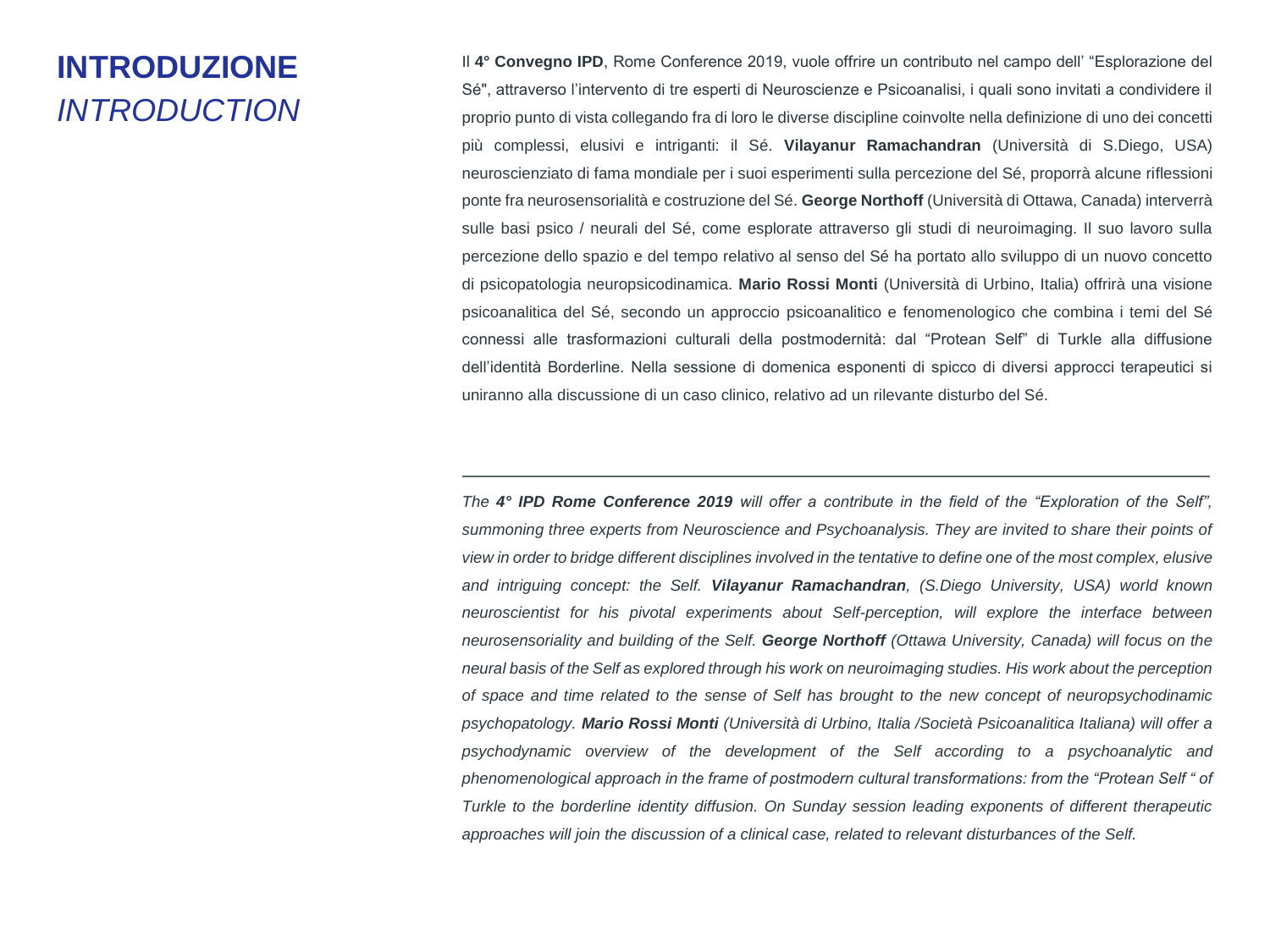### **SPEAKERS V. RAMACHANDRAN**

**NEUROSCIENTIST, DIRECTOR OF THE CENTER FOR BRAIN AND COGNITION**

*UC San Diego, USA*

#### **G. NORTHOFF**

**PHILOSOPHER, NEUROSCIENTIST AND PSYCHIATRIST** *Canada Research Chair for Mind* **BRAIN IMAGING AND NEUROETHICS** *University of Ottawa Institute of Mental Health Research, Canada*

#### **M. ROSSI MONTI**

**PSYCHOANALYST, FULL MEMBER** *Società Psicoanalitica Italiana, IPA, Firenze, Italy* **PROF. OF CLINICAL PSYCHOLOGY** *Urbino University, Italy*

#### **M. GENTA**

**PSYCHIATRIST-PSYCHOTHERAPIST**, *FMH* **PSYCHOANALYST, FULL MEMBER** *SSPSA; IPA - Vevey, Switzerland*

#### **M. ZELLNER**

**NEUROSCIENTIST, PSYCHOANALYST, EXECUTIVE DIRECTOR** *Neuropsychoanalysis Foundation - New York City, USA*

#### **B. FARINA**

**PSYCHIATRIST, PSYCHOTHERAPIST, PHD IN NEUROSCIENCE, PROF. OF CLINICAL PSYCHOLOGY**  *European University, Roma, Italy*

#### **A. BRUNI**

**PSYCHOANALYST, FULL MEMBER** *Società Psicoanalitica Italiana, IPA, Roma, Italy*

#### **C. MUCCI**

**PSYCHOTERAPIST, MEMBER** *SIPP*

**PROF. OF CLINICAL PSYCHOLOGY** *Chieti University, Italy*

#### **G. BRUNO**

**PSYCHOANALYST, MEMBER** *Società Psicoanalitica Italiana, IPA, Roma, Italy* **PROF. OF NEUROLOGY** *La Sapienza University, Rome, Italy*

#### **F. CASTELLET Y BALLARÀ**

**PSYCHOANALYST, FULL MEMBER** *Società Psicoanalitica Italiana, IPA - Roma, Italy*

#### **C. SPADAZZI**

**PSYCHOANALYST, FULL MEMBER** *Società Psicoanalitica Italiana, IPA - Roma, Italy*

#### **R. SPAGNOLO**

**PSYCHOANALYST, FULL MEMBER** *Società Psicoanalitica Italiana, IPA - Roma, Italy*

#### **M. FRAIRE**

**PSYCHOANALYST, FULL MEMBER** *Società Psicoanalitica Italiana - Roma, Italy*

**A. DE CORO JUNGIAN PSYCHOANALYST, PRESIDENT AIPA**,

**FORMER PROF. OF DYNAMIC PSYCHOLOGY,** *"La Sapienza" University, Roma, Italy*

**\_\_\_\_\_\_\_\_\_\_\_\_\_\_\_\_\_\_\_\_\_\_\_\_\_\_\_\_\_\_\_\_\_\_\_\_\_\_\_\_\_\_\_\_\_\_\_\_\_\_\_\_\_\_\_\_\_\_\_\_\_\_\_\_\_\_\_\_\_\_\_\_\_\_\_\_\_\_\_\_\_\_\_\_\_\_\_\_\_\_\_\_\_\_\_\_\_\_\_\_\_\_\_\_\_\_\_\_\_\_\_\_\_\_\_\_\_\_\_\_\_\_**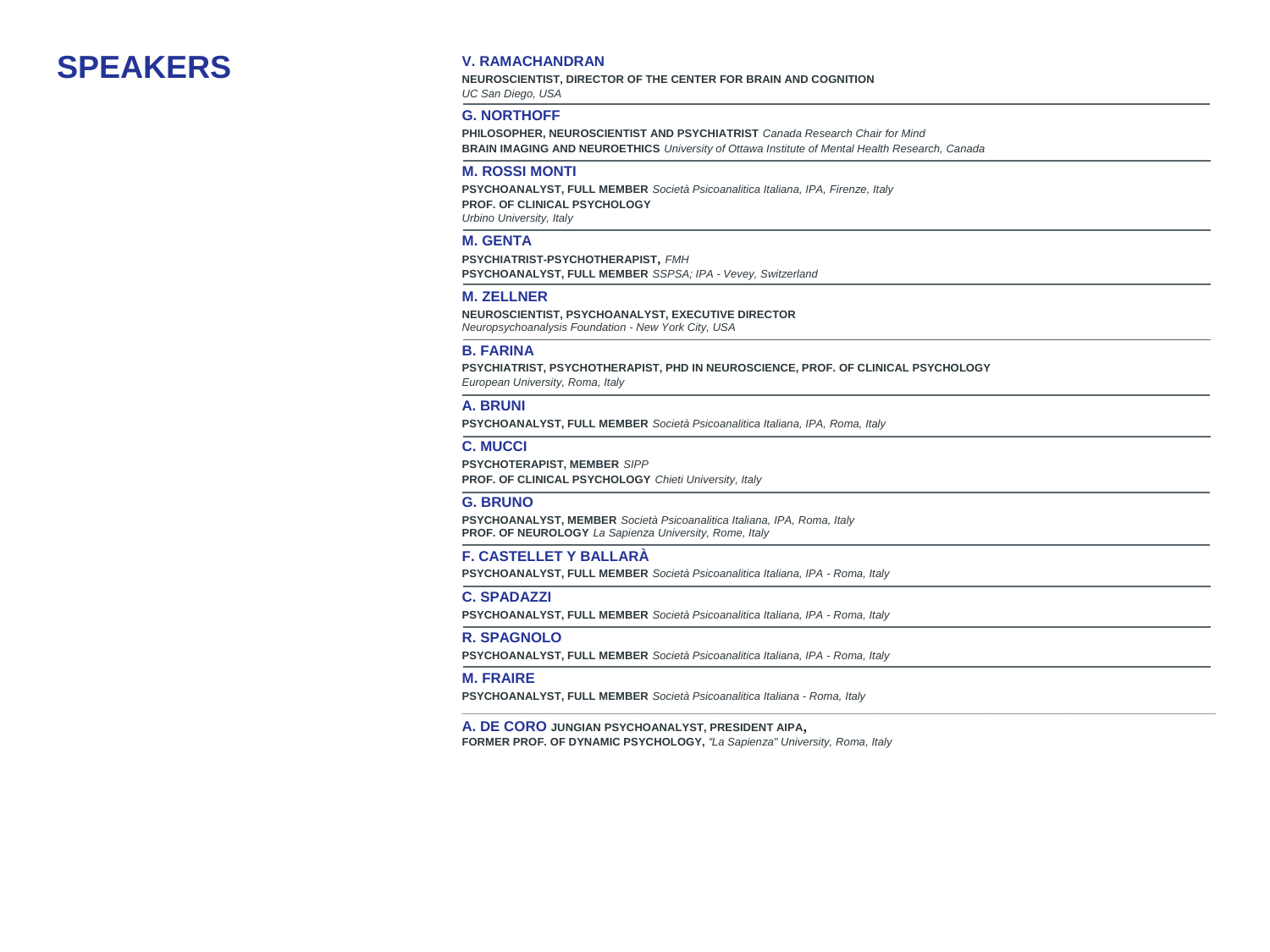### **COMITATO SCIENTIFICO** *SCIENTIFIC COMMITTEE*

**ANDREA CLARICI CLAUDIA SPADAZZI ELISABETTA MARCHIORI FRANCESCO CASTELLET Y BALLARÀ GEORGE NORTHOFF MAGGIORINO GENTA ROSA SPAGNOLO RUDI VERMOTE SARA MICOTTI STEPHAN DOERING VIRGINIA DE MICCO VIRGINIA GIANNOTTI**

**COMITATO ORGANIZZATORE** *ORGANIZING COMMITTEE*

**FRANCESCO CASTELLET Y BALLARÀ CLAUDIA SPADAZZI ROSA SPAGNOLO**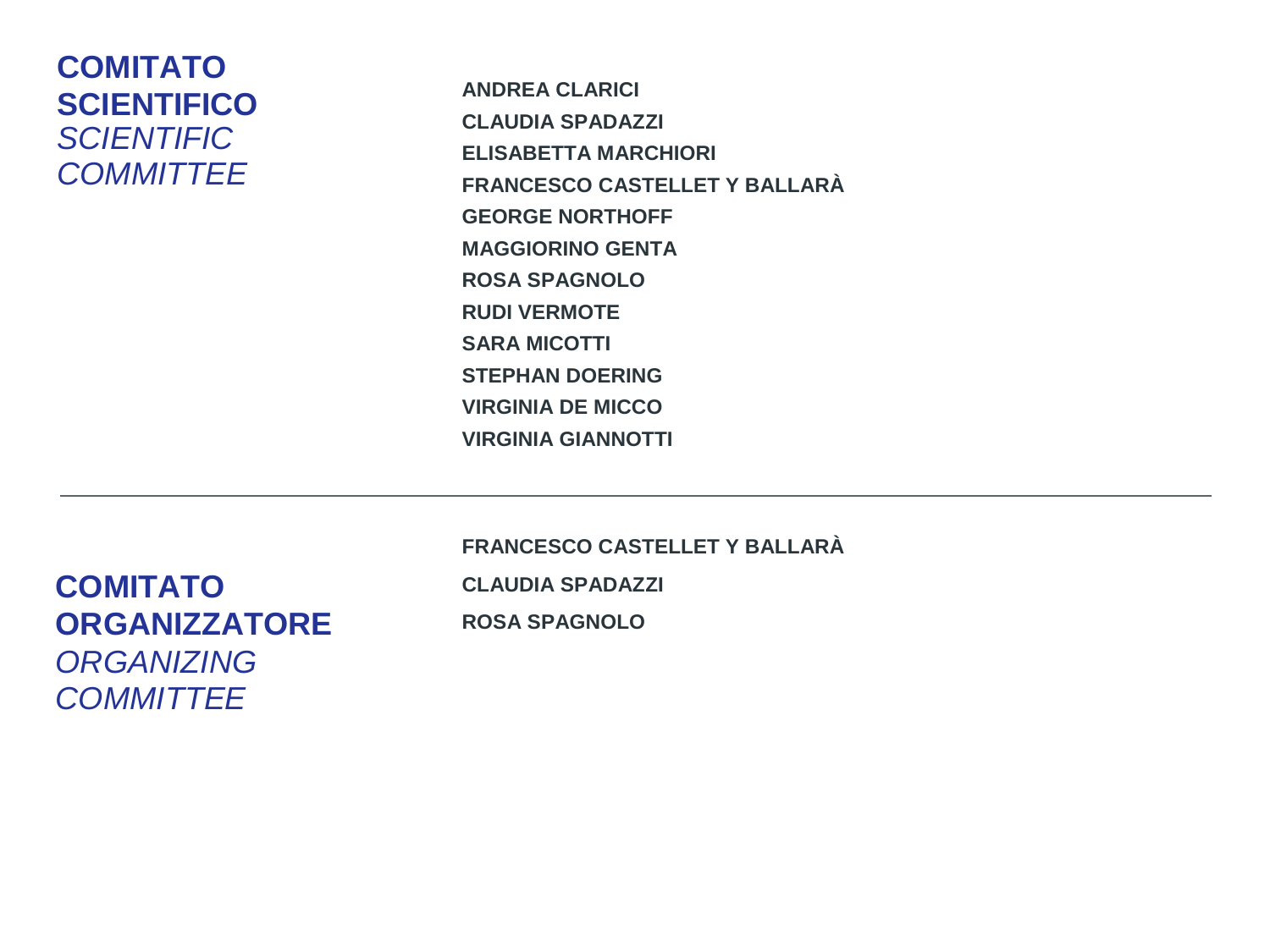### **PROGRAMMA**

### *PROGRAM*

**9 FEBBRAIO**, SABATO SATURDAY, FEBRUARY 9TH

### **MATTINO**

*MORNING*

**CHAIR M. ZELLNER**

**H. 8:30 ECM REGISTRAZIONE** *ECM REGISTRATION*

#### **H. 9:00**

**SALUTI** *WELCOME IPD - NPSA*

**H. 9:15 OPENING EXPLORING THE SELF** ROSA SPAGNOLO

**H. 9:30 - H. 10:30 THE EXPERIMENTAL APPROACH TO THE SELF V. RAMACHANDRAN**

**H. 10:30 - H. 11:00 BREAK**

**H. 11:00 - H. 12:00 WHAT KIND OF PSYCHOANALYTIC ANTHROPOLOGY FOR THE SELF? MARIO ROSSI MONTI**

**H. 12:00 - H. 13:00 DISCUSSIONE CON LA SALA** *AUDIENCE DISCUSSION*

#### **POMERIGGIO** *AFTERNOON*

**CHAIR G.BRUNO**

**H. 14:30 - H. 15:30 THE SELF AND ITS TIME A NEUROPSYCHODYNAMIC APPROACH G. NORTHOFF**

**H. 15:30 - H. 16:00 DISCUSSIONE CON LA SALA** *AUDIENCE DISCUSSION*

**H. 16:00 - H. 16:20 PRESENTAZIONE CASO CLINICO** *CLINICAL CASE*

**H. 16:20 - H. 16:45 DISCUSSIONE CASO CLINICO** *CLINICAL CASE DISCUSSION* **G. NORTHOFF, M. ROSSI MONTI**

**H. 16:45 - H. 17:30 DISCUSSIONE CON LA SALA** *AUDIENCE DISCUSSION*

**10 FEBBRAIO**, DOMENICA SUNDAY, **FEBRUARY 10TH**

**MATTINO** *MORNING*

**CHAIR C. SPADAZZI, F. CASTELLET Y BALLARÀ**

**H. 9:00 - H. 9:10 PANEL OPENING**

**H. 9:10 - H. 9:30 PRESENTAZIONE CASO CLINICO**  *CLINICAL CASE*

**H. 9:30 - H. 11:30 TREATMENT OF SELF RELATED DISORDERS: DIFFERENT POINTS OF VIEW ROUND TABLE:**

**G. NORTHOFF, M. GENTA, A. BRUNI, B. FARINA, M. ZELLNER, C. MUCCI, M. FRAIRE, A. DE CORO**

**H. 11:30 - H. 11:45 BREAK**

**H. 11:45 - H. 12:30 DISCUSSIONE CON LA SALA** *AUDIENCE DISCUSSION*

**H. 12:30 - H. 13:00**

**CLOSING REMARKS CLARA MUCCI**

**H. 13:00 ECM TEST**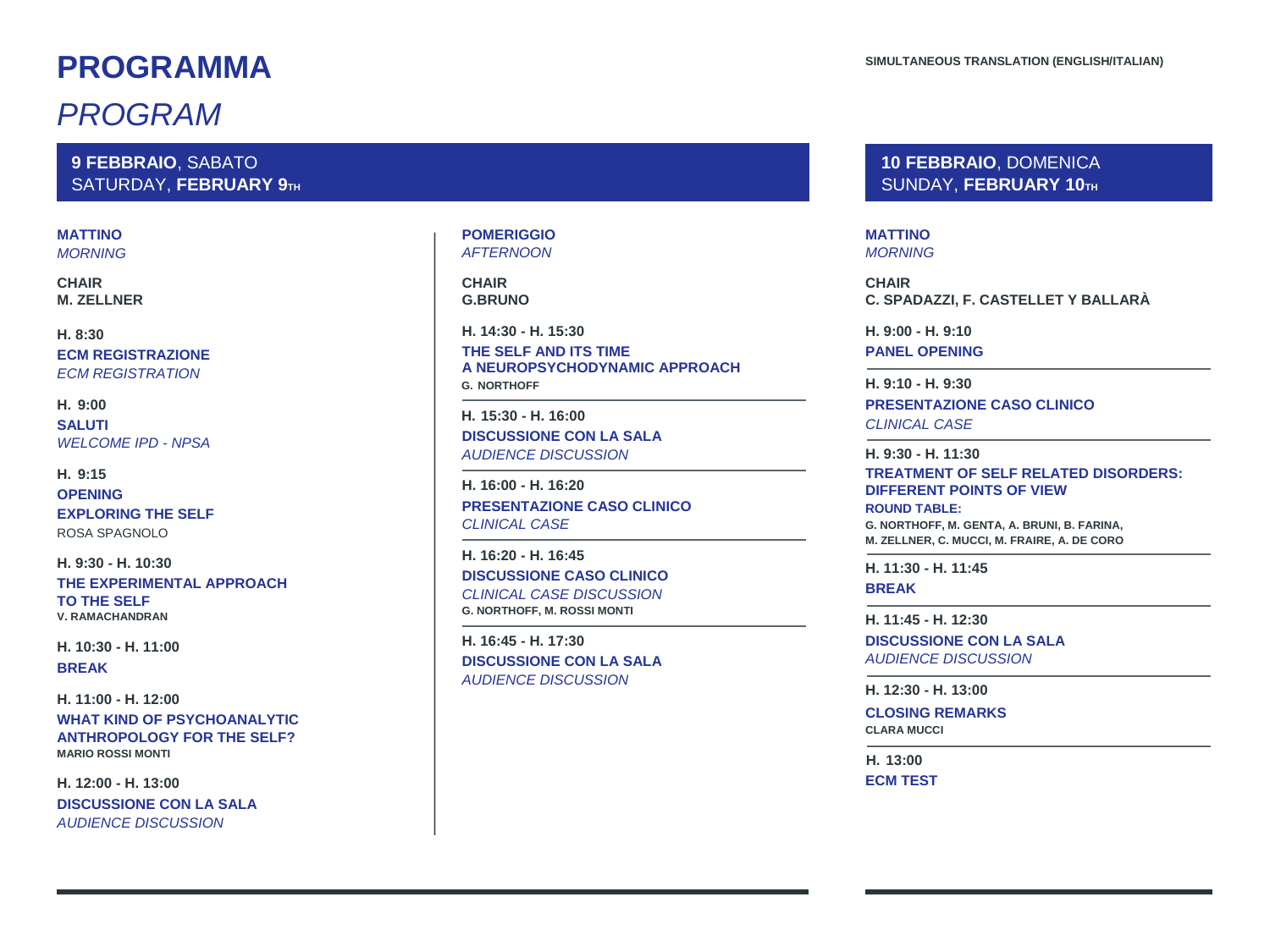### **MODULO ISCRIZIONE REGISTRATION FORM**

PLEASE COMPLETE THIS FORM AND SEND IT WITH PROOF OF PAYMENT TO: IPDSECRETARY@GMAIL.COM